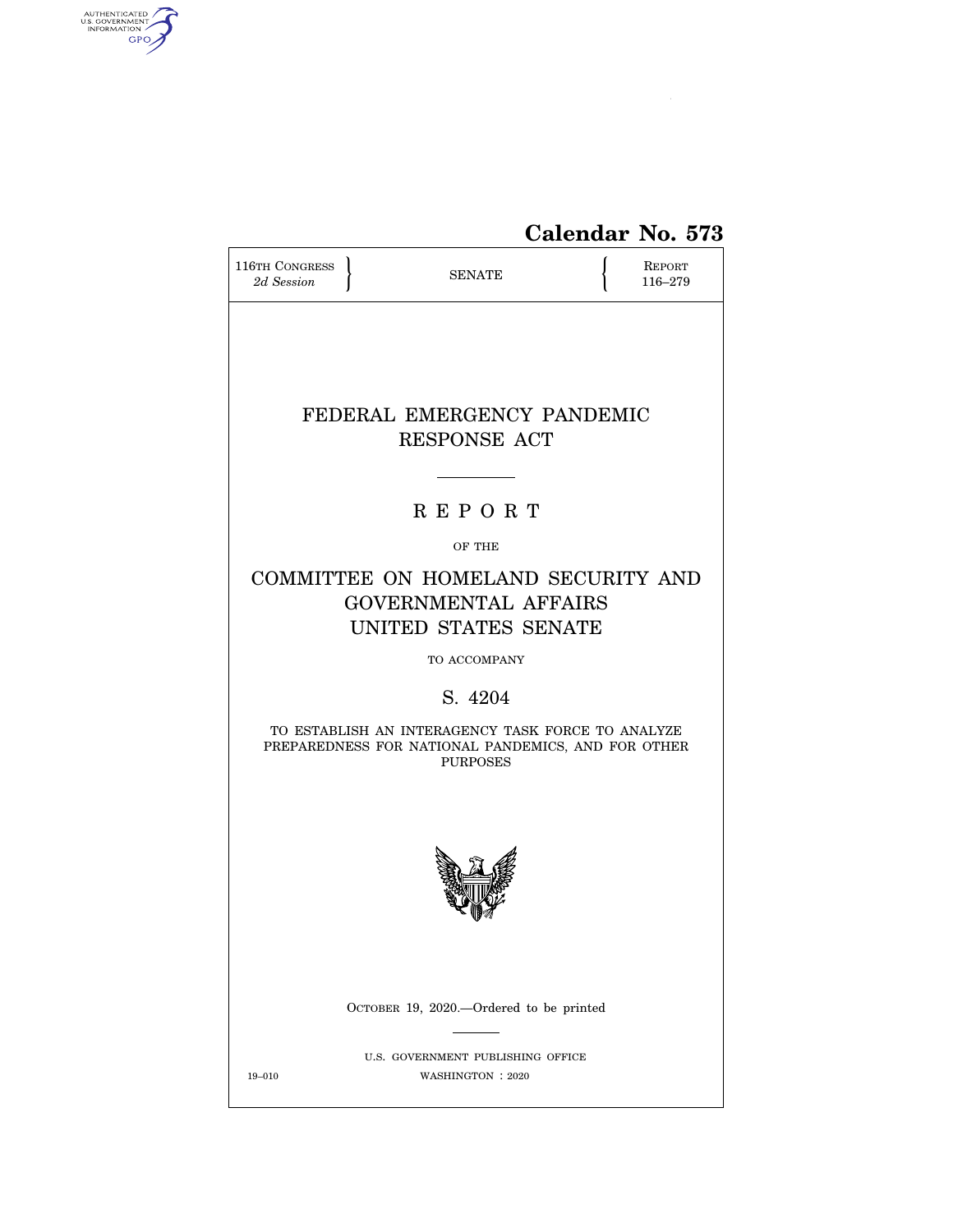# COMMITTEE ON HOMELAND SECURITY AND GOVERNMENTAL AFFAIRS

RON JOHNSON, Wisconsin, *Chairman* 

ROB PORTMAN, Ohio RAND PAUL, Kentucky JAMES LANKFORD, Oklahoma MITT ROMNEY, Utah RICK SCOTT, Florida MICHAEL B. ENZI, Wyoming JOSH HAWLEY, Missouri

GARY C. PETERS, Michigan THOMAS R. CARPER, Delaware MAGGIE HASSAN, New Hampshire KAMALA D. HARRIS, California KYRSTEN SINEMA, Arizona JACKY ROSEN, Nevada

GABRIELLE D'ADAMO SINGER, *Staff Director*  JOSEPH C. FOLIO III, *Chief Counsel*  MICHELLE D. WOODS, *Director of Homeland Security*  BARRETT F. PERCIVAL, *Professional Staff Member*  DAVID M. WEINBERG, *Minority Staff Director*  ZACHARY I. SCHRAM, *Minority Chief Counsel*  ALEXA E. NORUK, *Minority Director of Homeland Security*  CHRISTOPHER J. MULKINS, *Minority Deputy Director of Homeland Security*  LAURA W. KILBRIDE, *Chief Clerk*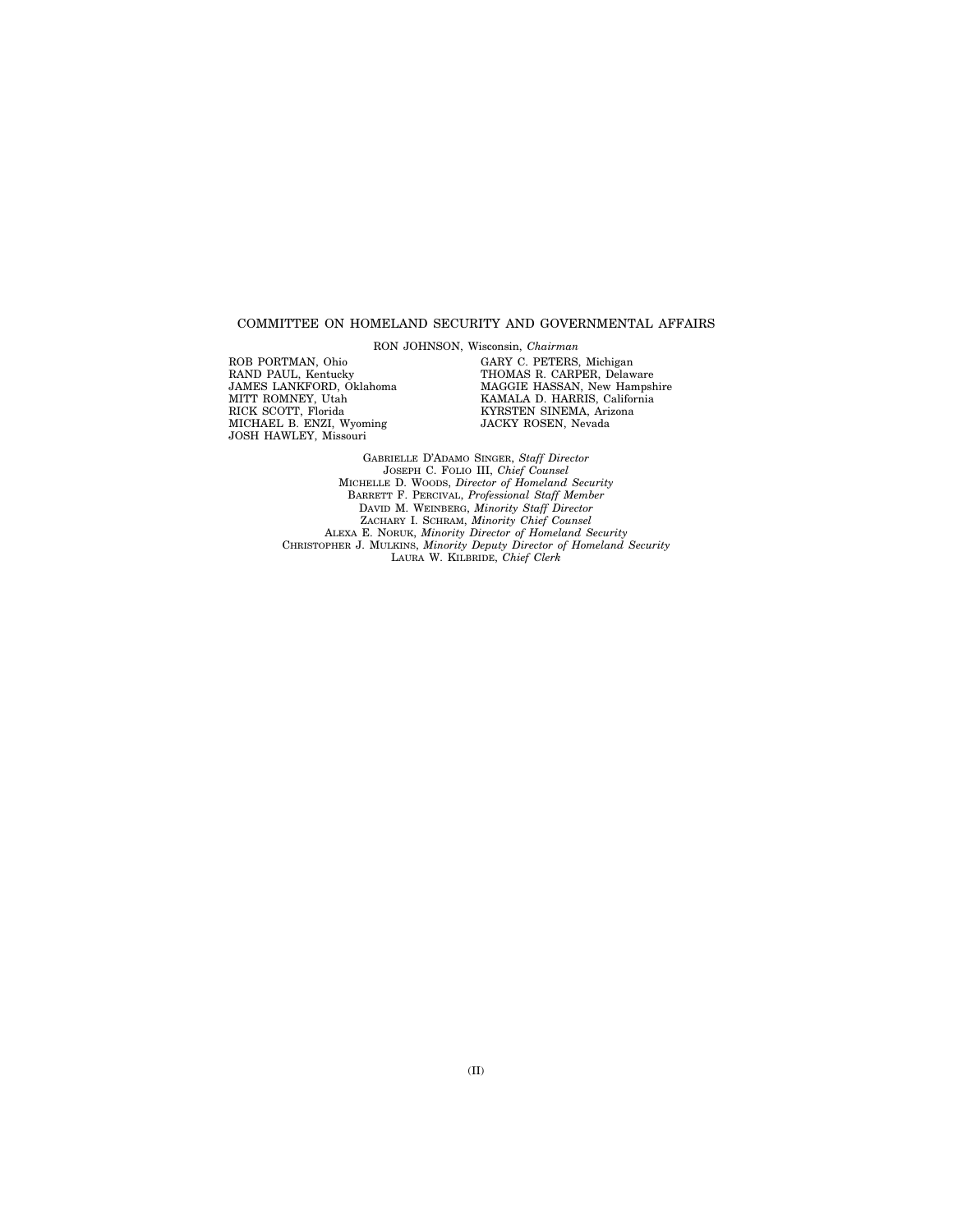# **Calendar No. 573**

Page

116TH CONGRESS **REPORT** 2d Session **116–279** 

# FEDERAL EMERGENCY PANDEMIC RESPONSE ACT

OCTOBER 19, 2020.—Ordered to be printed

Mr. JOHNSON, from the Committee on Homeland Security and Governmental Affairs, submitted the following

# R E P O R T

# [To accompany S. 4204]

# [Including cost estimate of the Congressional Budget Office]

The Committee on Homeland Security and Governmental Affairs, to which was referred the bill (S. 4204) to establish an Interagency Task Force to analyze preparedness for national pandemics, and for other purposes, having considered the same, reports favorably thereon with an amendment (in the nature of a substitute) and recommends that the bill, as amended, do pass.

# **CONTENTS**

|  | 1 use |
|--|-------|
|  |       |
|  |       |
|  |       |
|  |       |
|  |       |
|  |       |
|  |       |

# I. PURPOSE AND SUMMARY

The purpose of S. 4204, the Federal Emergency Pandemic Response Act, is to help ensure that the Federal Government is more prepared for future pandemics by convening relevant agency heads to examine preparedness, strengthening Federal and State coordination during a pandemic, and providing authorities to share personal protective equipment.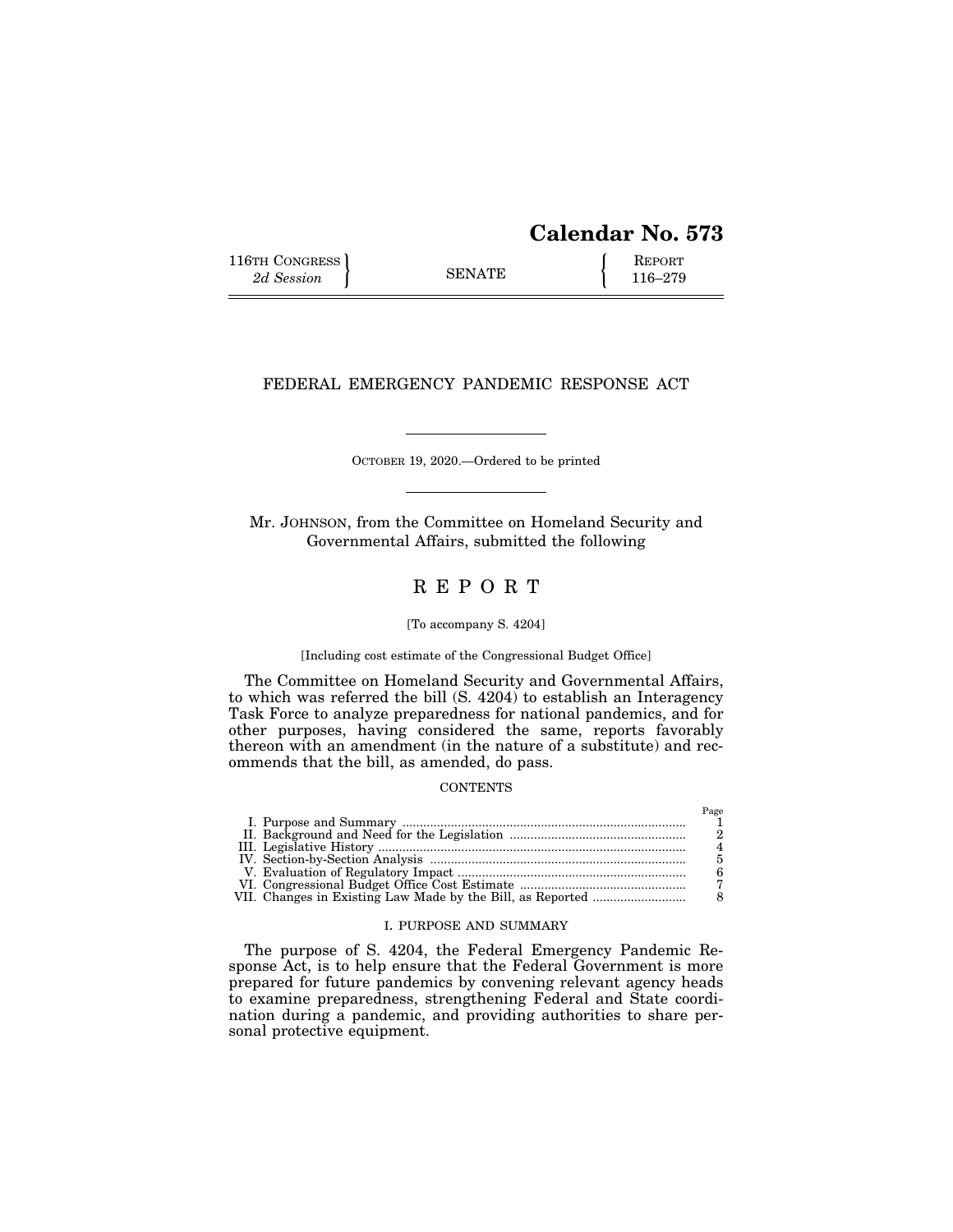# II. BACKGROUND AND NEED FOR THE LEGISLATION

In 1998, Congress enacted the *Omnibus Consolidated and Emergency Supplemental Appropriations Act*, which required the Centers for Disease Control and Prevention (CDC) to acquire a pharmaceutical and vaccine stockpile.1 This program would become the National Pharmaceutical Stockpile (NPS), intended to ''counter potential biological and chemical threats and threats from widespread diseases that could affect large numbers of persons in civilian population."<sup>2</sup> On March 1, 2003, the NPS was renamed the Strategic National Stockpile (SNS).3

The SNS serves as "the nation's supply of life-saving pharmaceuticals and medical supplies, managed by [HHS] for use in a public health emergency." $4$  SNS pharmaceuticals, medical supplies, medical devices, and other supplies are designed to supplement and re-supply state and local public health agencies in the event of an emergency.<sup>5</sup>

An example of the SNS's effectiveness and efficiency can be seen in the Federal response to the 2009 H1N1 Pandemic. According the HHS, ''the SNS demonstrated its ability to deploy antiviral drugs and personal protective equipment nationwide for an influenza emergency. The SNS shipped 25 percent of its total supply of influenza antiviral medications to  $62$  areas in just 7 days.<sup>\*</sup>  $\mathbf{\hat{6}}$  The Association of State and Territorial Health Officials stated that, "[d]uring the H1N1 response, antivirals from the SNS were released in the largest quantities ever deployed from the SNS and in an accelerated timeframe."<sup>7</sup> In March 2020, the Washington Post reported that the stockpile distributed 85 million N95 respirators in response to the H1N1 pandemic using billions of dollars in additional funding.8 The problem was that the funding did not become permanent, and resources following the 2009 pandemic were depleted.

On January 30, 2020, HHS activated the SNS Operations Center to provide ongoing coordination in support of the COVID–19 response.9 On January 31, 2020, Alex Azar, Secretary of Human and Human Services, declared a public health emergency for the entire United States to aid the American healthcare community in re-

<sup>1</sup>Omnibus Consolidated and Emergency Supplemental Appropriations Act, 1999, Pub. L. No. 105–277, Title II, 112 Stat. 2681, 2681–358 (1998), https://www.congress.gov/bill/105th-congress/ house-bill/4328. 2*Strategic National Stockpile (SNS)*, Chemical Hazards Emergency Med. Mgmt., https://

chemm.nlm.nih.gov/sns.htm (last updated Apr. 17, 2020). 3 *Id.* 

 $^4$ Strategic National Stockpile Response to COVID–19 Frequently Asked Questions, Off. of the Assistant Secretary for Preparedness & Response, https://www.phe.gov/emergency/events/COVID19/SNS/Pages/FAQ.aspx (last updated

<sup>%20</sup>FINAL2a.pptx<br><sup>6</sup> Greg Burel, *The Evolution of the Strategic National Stockpile*, Off. of the Assistant Secretary<br>for Preparedness & Response (Aug. 21, 2019), https://www.phe.gov/ASPRBlog/Pages/

BlogArticlePage.aspx?PostID=356.<br><sup>7</sup> Strategic National Stockpile, Ass'n of St. & Territorial Health Officials, https://<br>www.astho.org/Programs/Preparedness/Public-Health-Emergency-Law/Emergency-Use-Author-

ization-Toolkit/Strategic-National-Stockpile-Fact-Sheet/ (last visited Aug. 4, 2020).<br>"Beth Reinhard & Emma Brown, *Face Masks in National Stockpile Have Not Been Substan-*<br>tially Replenished Since 2009, Wash. Po www.washingtonpost.com/investigations/face-masks-in-national-stockpile-have-not-been-substan-tially-replenished-since-2009/2020/03/10/57e57316-60c9-11ea-8baf-519cedb6ccd9\_story.html. 9*SNS FAQs, supra* note 4.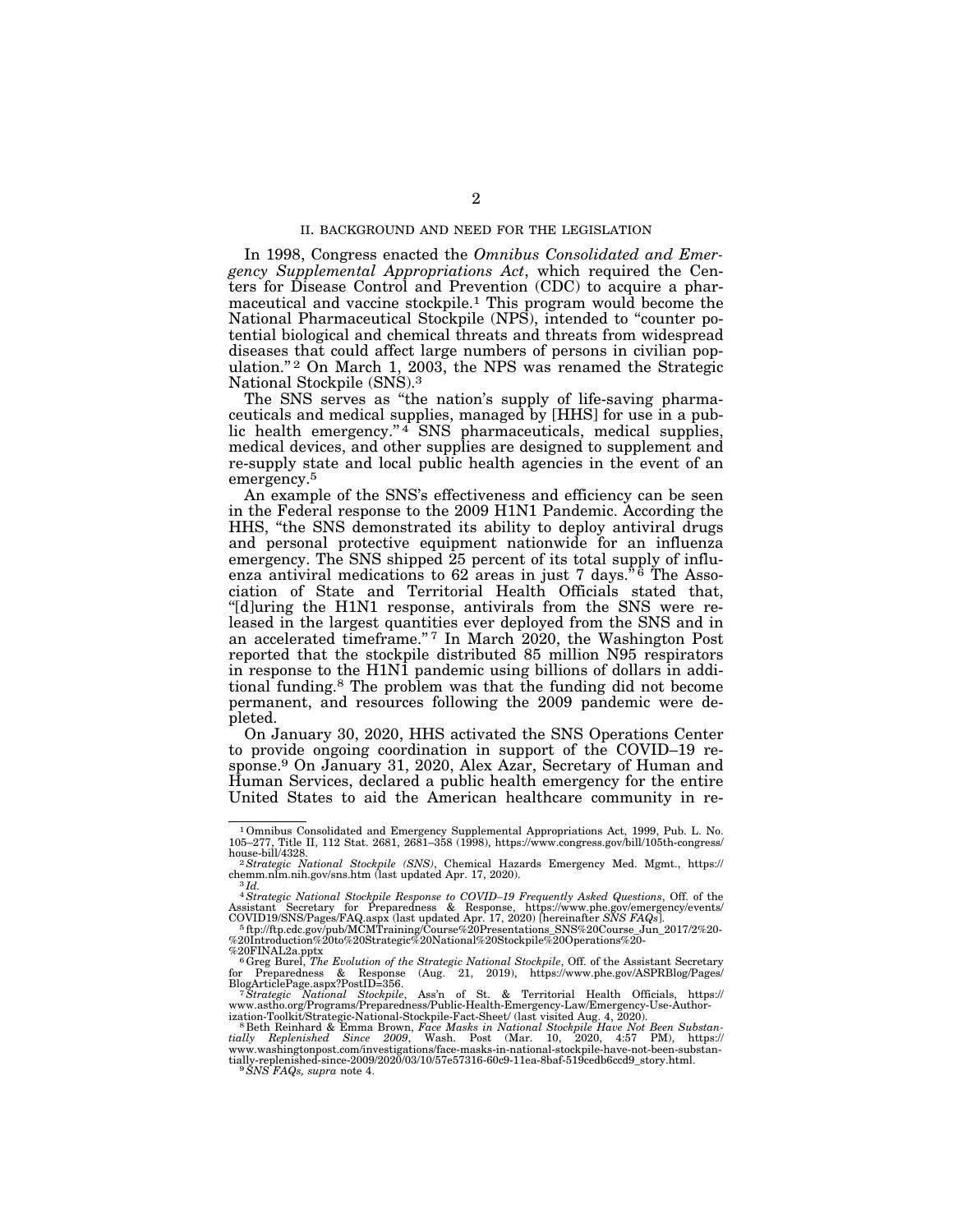sponse to COVID–19.<sup>10</sup> In declaring the public health emergency, the announcement cited that, ''HHS divisions are also collaborating with industry to identify and move forward with development of potential diagnostics, vaccines, and therapeutics to detect, prevent, and treat [COVID–19] infections."<sup>11</sup> On March 21, 2020, as demand outpaced supply, HHS ''awarded contracts to incrementally purchase approximately 600 million N95 respirators over the next 18 months. $i$ <sup>12</sup>

The COVID–19 pandemic placed greater demands on the SNS than ever before. On top of this historic demand, many public health experts warned that the stockpile was still significantly depleted following its distribution to respond to H1N1 in 2009.13 On March 5, 2020, the Assistant Secretary for Preparedness and Response (ASPR) at HHS told the U.S. Senate Committee on Health, Education, Labor, and Pensions in a public hearing that the stockpile held 35 million N95s.14 Senator Mitt Romney pointed out, ''[i]t strikes me we should have substantially more.<sup> $\dot{r}$ 15 In fact, public</sup> health officials have stated that the actual amount was only onethird that many.16

In responding to COVID–19, HHS was forced to make prioritization decisions in regards to the allocation of their resources. As HHS stated, ''[u]nder the joint direction of [the Federal Emergency Management Agency] and HHS in support of the COVID–19 response, the [SNS] has deployed all remaining personal protective equipment. A small percentage (10 percent) will be retained for critical needs of frontline healthcare workers serving in federal response efforts.'' 17

The shortcomings in the SNS's response to COVID–19 raised questions about the mission of the stockpile. Not only have prior events depleted its stock, but many healthcare experts have observed that the SNS was not given the necessary resources and funding to be a nationwide resource for large-scale pandemic events. Former SNS Director Greg Burel stated, ''[t]he SNS was never envisioned to be the first stop in response to pandemics and emerging infectious disease. Instead, its primary purpose was to prepare for potential chemical, biological, radiological, and nuclear events."<sup>18</sup>

Through hearings and oversight efforts, Chairman Johnson noted "a lack of clarity and understanding of exactly what the SNS's role

<sup>10</sup>Press Release, U.S. Dep't of Health & Hum. Servs., Secretary Azar Declares Public Health Emergency for United States for 2019 Novel Coronavirus (Jan. 31, 2020), https://www.hhs.gov/ about/news/2020/01/31/secretary-azar-declares-public-health-emergency-us-2019-novel-

coronavirus.html.<br>  $^{11}$ Id.<br>  $^{12}$ SNS FAQs, supra note 4.<br>  $^{13}$ Reinhard & Brown, supra note 8.<br>  $^{14}$ An Emerging Disease Threat: How the U.S. Is Responding to COVID–19, the Novel<br>
Coronavirus, Hearing Before the S. C Cong. (2020) (statement of Dr. Robert Kadlec, Assistant Secretary for Preparedness and Response), https://www.help.senate.gov/hearings/an-emerging-disease-threat-how-the-us-is-responding-to-covid-19-the-novel-coronavirus.  $^{15}Id.$  (statement of Sen. Mitt Romney).

<sup>&</sup>lt;sup>16</sup> Reinhard & Brown, *supra* note 8.<br><sup>17</sup> SNS FAQs, supra note 4.<br><sup>17</sup> SNS FAQs, supra note 4.<br><sup>18</sup> Greg Burel, *The Rapidly Expanding Mission of the Strategic National Stockpile*, HILL (Apr. 18, 2020, 1:00 PM), https://thehill.com/opinion/white-house/493459-the-rapid-mission-of-the-strategic-national-stockpile.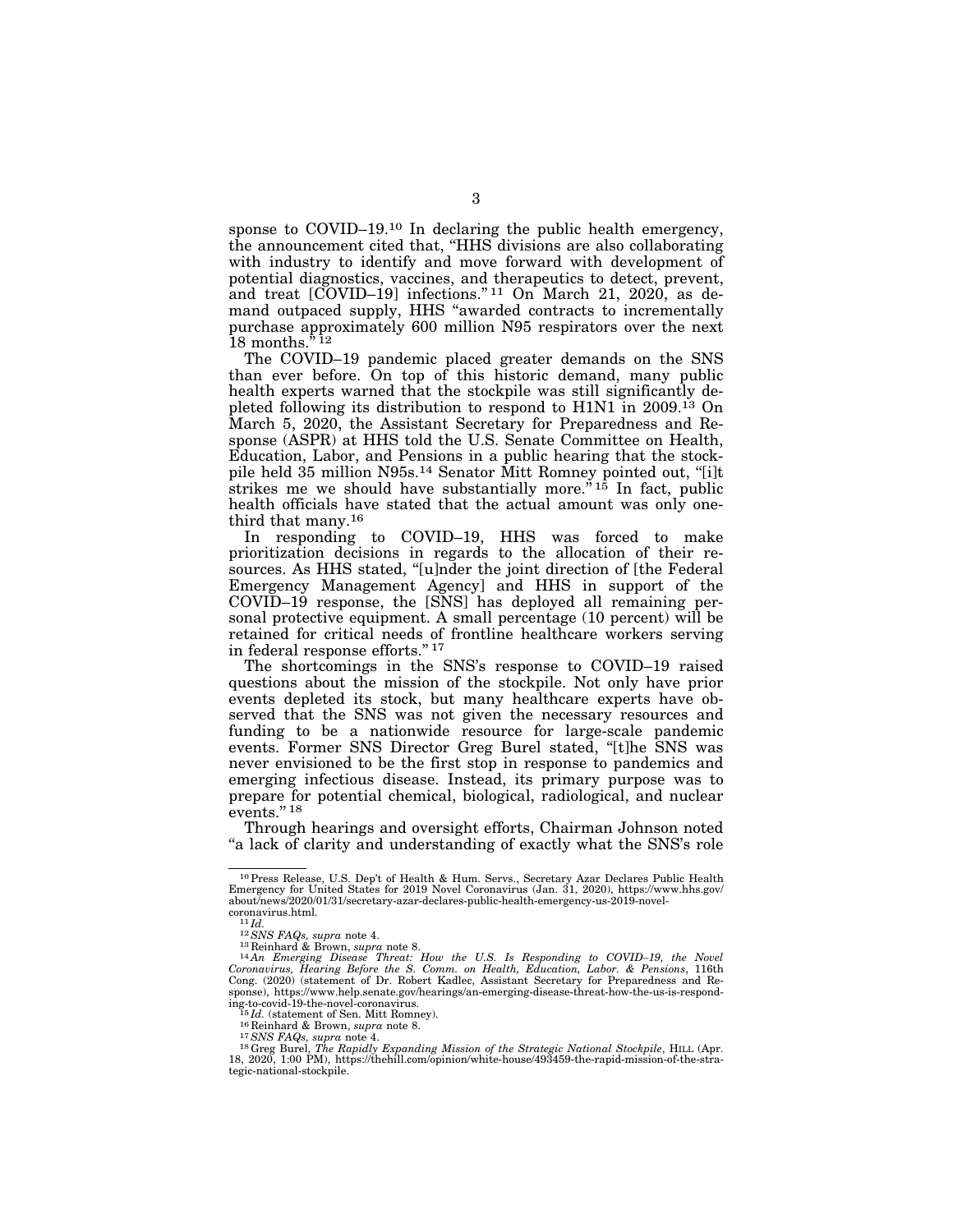is, and what it should be."<sup>19</sup> Furthermore, he stated, "[w]e are paying the price for this lack of articulation and clarity during the current pandemic."<sup>20</sup> Senator Rick Scott added, "I agree with you. I think it starts with coming up exactly what our mission is. And if you have the right mission, and you have the right funding, then you probably get a good result."<sup>21</sup>

The Federal Emergency Pandemic Response Act would convene an interagency task force led by the Office of Management and Budget (OMB), without arriving at any predetermined conclusions, to determine what the mission of the SNS should be, and whether the current name aligns with the determined mission. The task force must also assess the current inventory, inventory practices, and whether or not that inventory meets the level necessary to respond to an event. This legislation also requires the task force to evaluate where the stocks should be held, whether centralized or decentralized, for security purposes and to ensure expediency in its distribution.

This bill also requires the NRCC to share information with states (and requests states to voluntarily share information with the NRCC) about the available inventory of necessary medical supplies during a public health emergency. Finally, the bill authorizes the Department of Homeland Security (DHS) to share excess personal protective equipment (PPE) with HHS on reimbursable basis if the Secretary of DHS determines they have excess equipment beyond what is required to provide to their workforce.

#### III. LEGISLATIVE HISTORY

Chairman Ron Johnson (R–WI) introduced S. 4204, the Federal Emergency Pandemic Response Act, on July 2, 2020. The bill was referred to the Committee on Homeland Security and Governmental Affairs. Senator Rick Scott (R–FL) later joined as a cosponsor.

The Committee considered S. 4204 at a business meeting on July 22, 2020. Senator Johnson offered a substitute amendment, as modified, that replaced DHS with OMB to convene the interagency task force to lead the review of the SNS, and added more relevant federal stakeholders to the task force. The amendment was adopted by unanimous consent with Senators Johnson, Portman, Paul, Lankford, Romney, Scott, Enzi, Hawley, Peters, Carper, Hassan, Harris, and Rosen present.

Ranking Member Gary Peters (D–MI) offered an amendment to strike the section codifying FEMA's Supply Chain Stabilization Task Force, and instead have the interagency task force identify and assess weaknesses in the supply chain and have the Federal Government develop a plan to address and preserve the supply of, as well as accelerate the production of, PPE in the U.S. The amendment was adopted by voice vote *en bloc* with Senators Johnson, Portman, Paul, Lankford, Romney, Scott, Enzi, Hawley, Peters, Carper, Hassan, Harris, and Rosen present.

<sup>&</sup>lt;sup>19</sup>The Role of the Strategic National Stockpile in Pandemic Response: Hearing Before the S. Comm. on Homeland Sec. & Governmental Affairs, 116th Cong. (2020) (statement of Sen. Ron Johnson, Chairman), https://www.hsgac.s pandemic-response. <sup>20</sup> *Id.* <sup>20</sup> *Id.* (statement of Sen. Rick Scott).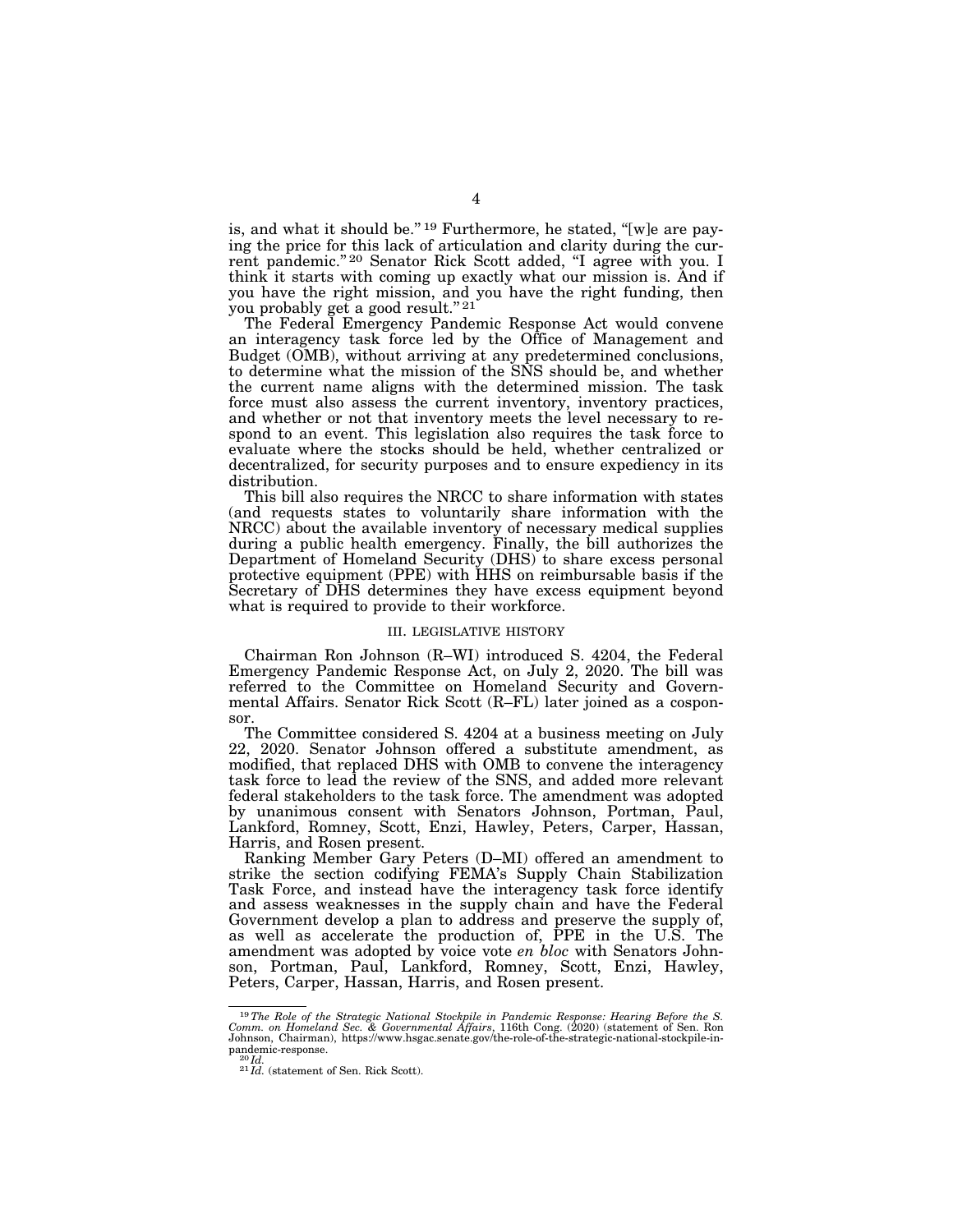Senator Maggie Hassan (D–NH) offered an amendment, as modified, that would require the interagency task force to propose best practices on the procurement, distribution, and replenishment of supplies within the SNS, as well as evaluate databases the Federal Government manages that hold information on the inventory and location of the SNS. The amendment was adopted by voice vote *en bloc* with Senators Johnson, Portman, Paul, Lankford, Romney, Scott, Enzi, Hawley, Peters, Carper, Hassan, Harris, and Rosen present.

Senator Kamala Harris (D–CA) offered an amendment, as modified, that would add the Director of Minority Health and the Director of Indian Health Services to the interagency task force, and require the task force to participate in a review of identifying communities that lack adequate resources to combat COVID–19, as well as produce routine reports to Congress on this review with recommendations on how to best allocate critical resource to at-risk communities. The amendment was adopted by voice vote *en bloc*  with Senators Johnson, Portman, Paul, Lankford, Romney, Scott, Enzi, Hawley, Peters, Carper, Hassan, Harris, and Rosen present.

Senator Jacky Rosen (D–NV) offered an amendment that would have the interagency task force provide recommendations on whether or not the SNS should inventory equipment and supplies for small scale and customizable manufacturing capabilities, such as 3D printing. The amendment was adopted by voice vote *en bloc*  with Senators Johnson, Portman, Paul, Lankford, Romney, Scott, Enzi, Hawley, Peters, Carper, Hassan, Harris, and Rosen present.

The Committee ordered the bill, as amended, reported favorably by voice vote. Senators present for the vote were: Johnson, Portman, Paul, Lankford, Romney, Scott, Enzi, Hawley, Peters, Carper, Hassan, Harris, and Rosen.

# IV. SECTION-BY-SECTION ANALYSIS OF THE BILL, AS REPORTED

#### *Section 1. Short title*

This section establishes that the bill may be cited as the ''Federal Emergency Pandemic Response Act.''

# *Section 2. Interagency Task Force to analyze preparedness for national pandemic*

Subsection (a) instructs the Director of OMB, or another agency head selected by the Director of OMB, to convene an interagency Task Force to analyze U.S. pandemic preparedness.

Subsection (b) lays out the officials who are required to participate in the Task Force. Those participants are: the Secretary of Homeland Security; the Director of the Office of Minority Health at HHS; the Director of Indian Health Service at HHS; the Under Secretary for Management of DHS; the Administrator of FEMA at DHS; the Administrator of the Transportation Security Administration at DHS; the Assistant Secretary of the Office of Countering Weapons of Mass Destruction at DHS; the Chief Medical Officer at DHS; the Secretary of HHS; the ASPR at HHS; the Director for CDC; the Secretary of Defense; the Director of OMB; any other head of a Federal agency that the Director of OMB deems necessary; and any other representative from state, local, Tribal, or territorial public health offices or representatives from private and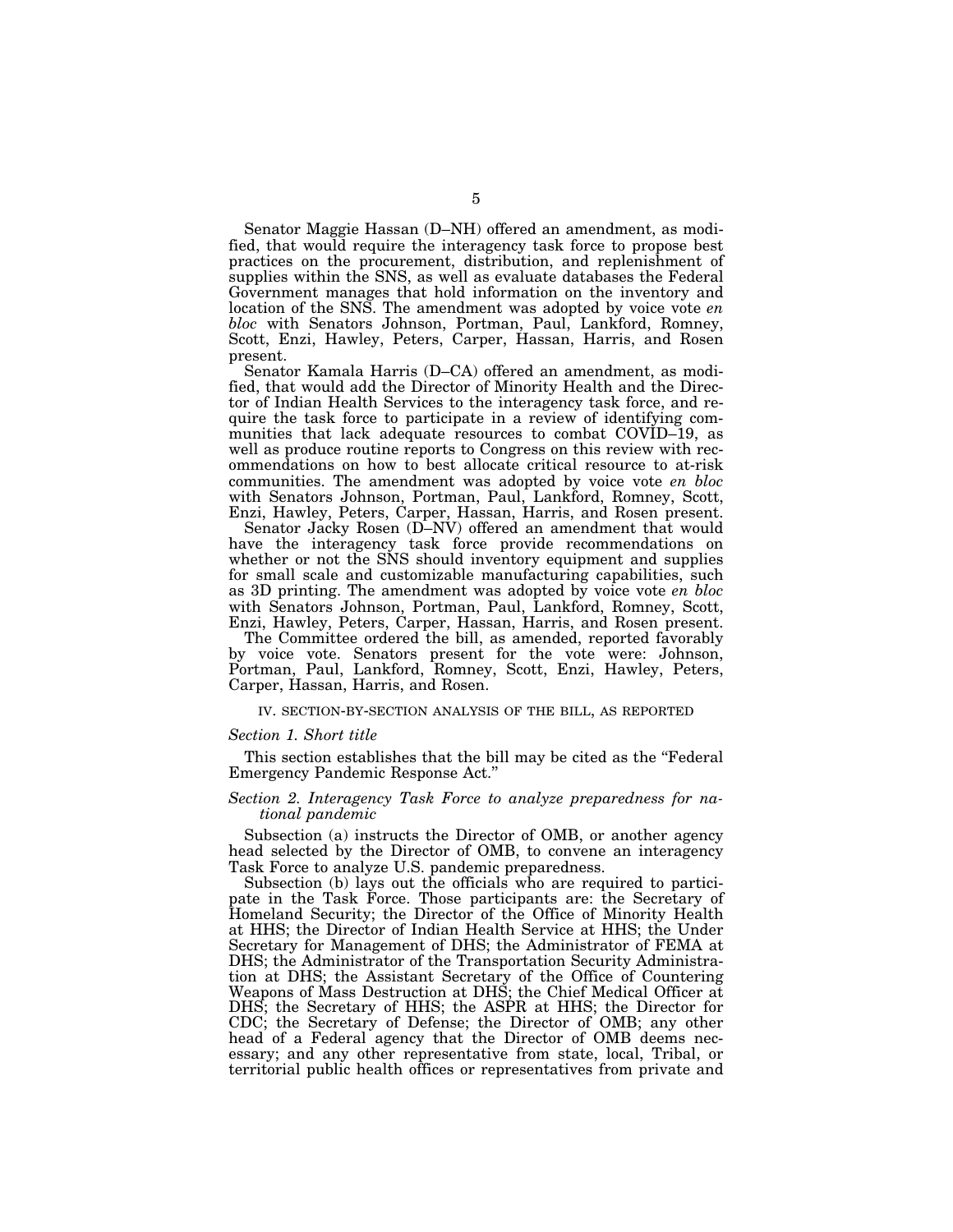nonprofit sector healthcare organizations that the Director of OMB deems necessary.

Subsection (c) sets forward the responsibilities of the Task Force. This subsection requires the Task Force to define the mission of the SNS and assess if the title, ''Strategic National Stockpile'', is appropriate. The Task Force is also required to assess the current inventory of the stockpile and to determine future stockpile needs. To do so, the Task Force must list all supplies and make a determination of proper inventory levels through communication with other stakeholders, such as State, local, Tribal, territorial governments. Additionally, the Task Force is required under this subsection to make determinations regarding the sourcing of the stockpile, the required funding to satisfy the necessary levels, and location(s) where stocks should be held. The Task Force must develop plans for inventory maintenance, interagency coordination, and perform a supply chain analysis.

This subsection also requires the Task Force to submit to Congress and FEMA reports every other month with information on communities in need of resources, communities with racial and ethnic disparities as it relates to COVID–19, and recommendations on where to allocate resources. Lastly, this subsection requires a comprehensive report be submitted to Congress detailing the Task Force's recommendations within 1 year of enactment.

Subsection (d) requires the Task Force to consult with experts in addressing racial and ethnic disparities before reporting to Congress.

# *Section 3. National Response Coordination Center role in improving transparency*

Subsection (a) provides that FEMA and the NRCC are to request and share information with state, local, Tribal and territorial governments on the inventory and holdings of critical supplies during a public health emergency.

Subsection (b) requires the NRCC to report annually to Congress on their activities.

# *Section 4. Other authorities*

This section amends the Homeland Security Act of 2002 to authorize the DHS Secretary to transfer excess supplies and equipment in DHS inventory upon receiving a formal request from the HHS Secretary. In addition, this section requires DHS to evaluate the availability of excess supplies and ensure the transfer of supplies will not affect the health of DHS personnel. The Secretaries of HHS and the DHS must inform Congress of any effort to transfer excess material. Lastly, this section provides that the HHS Secretary, in consultation with the DHS Secretary, may sell supplies from the SNS that are approaching their expiration date or deemed dispensable.

#### V. EVALUATION OF REGULATORY IMPACT

Pursuant to the requirements of paragraph 11(b) of rule XXVI of the Standing Rules of the Senate, the Committee has considered the regulatory impact of this bill and determined that the bill will have no regulatory impact within the meaning of the rules. The Committee agrees with the Congressional Budget Office's state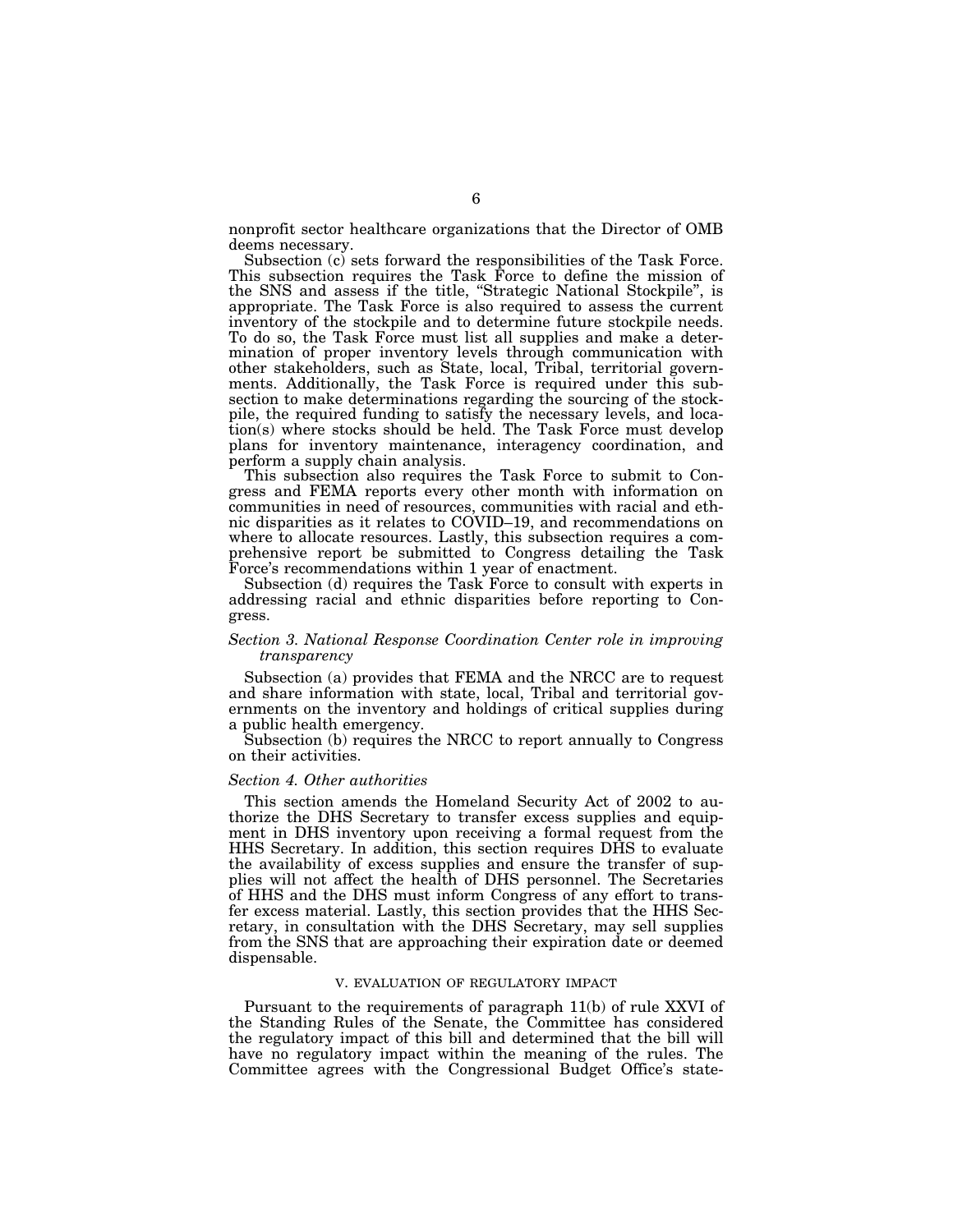ment that the bill contains no intergovernmental or private-sector mandates as defined in the Unfunded Mandates Reform Act (UMRA) and would impose no costs on state, local, or tribal governments.

# VI. CONGRESSIONAL BUDGET OFFICE COST ESTIMATE

# U.S. CONGRESS, CONGRESSIONAL BUDGET OFFICE, *Washington, DC, September 8, 2020.*

Hon. RON JOHNSON, *Chairman, Committee on Homeland Security and Governmental Affairs, U.S. Senate, Washington, DC.* 

DEAR MR. CHAIRMAN: The Congressional Budget Office has prepared the enclosed cost estimate for S. 4204, the Federal Emergency Pandemic Response Act.

If you wish further details on this estimate, we will be pleased to provide them. The CBO staff contact is Matthew Pickford.

Sincerely,

# PHILLIP L. SWAGEL, *Director.*

Enclosure.

| 2020 | 2020-2025                                 | 2020-2030     |  |
|------|-------------------------------------------|---------------|--|
| Ω    | $\star$                                   |               |  |
| 0    | o                                         | 0             |  |
| Ω    | $\bullet$                                 | ٠             |  |
| O    |                                           | not estimated |  |
| Yes  | <b>Mandate Effects</b>                    |               |  |
| No.  | Contains intergovernmental mandate?<br>No |               |  |
|      |                                           |               |  |

S. 4204 would establish a federal interagency task force to analyze the nation's preparedness for national pandemics. The bill would detail the task force's membership and responsibilities, which would include a review of the mission of the Strategic National Stockpile and an assessment of its current inventory and future needs. In addition, the bill would:

• Direct the National Response Coordination Center (which is operated by the Federal Emergency Management Agency) to request and share information from state, local, and tribal governments regarding their inventories of medical supplies during pandemic and related health emergencies, and